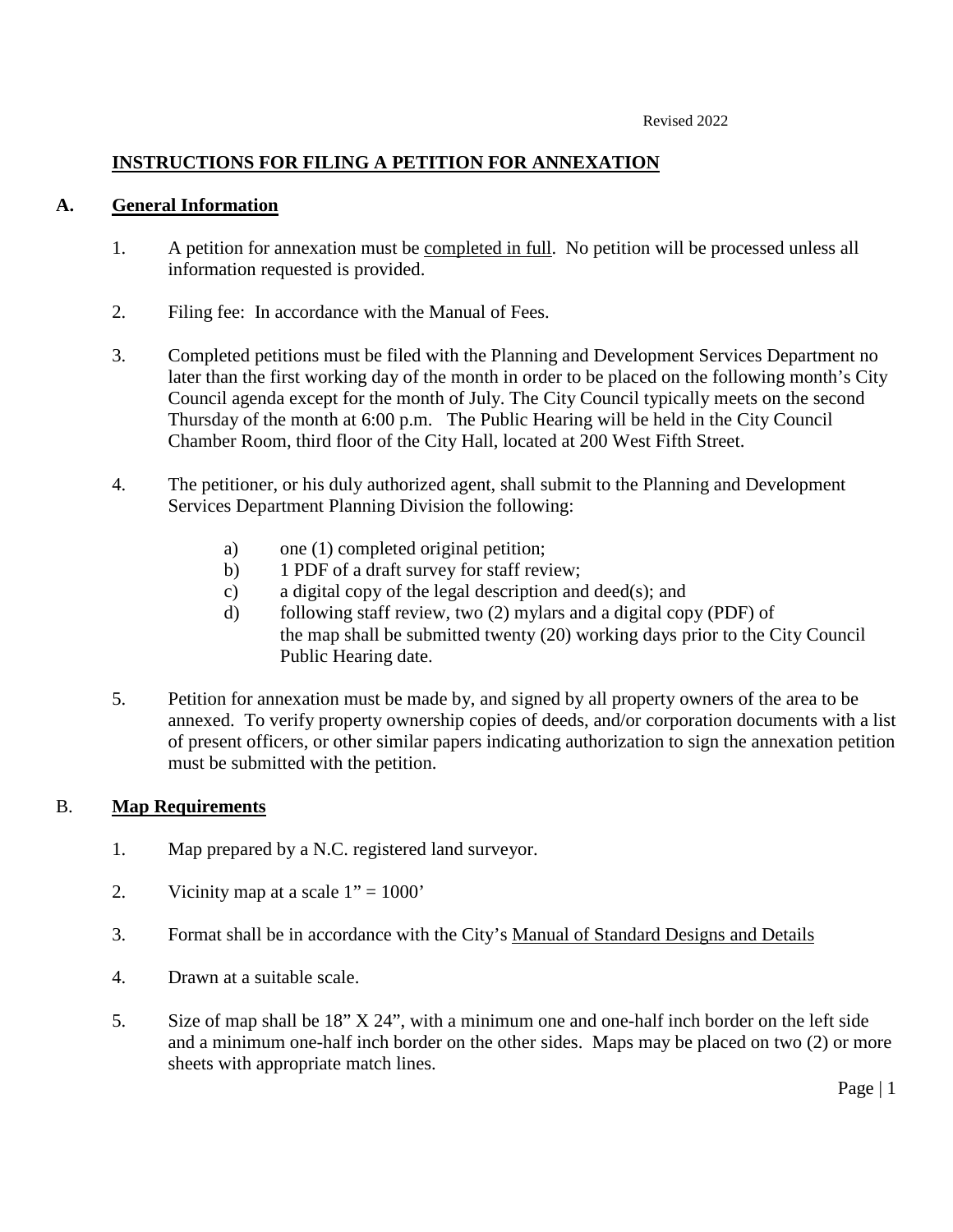#### Revised 2022

- 6. Property lines with dimensions; metes and bounds.
- 7. Acreage.
- 8. Adjoining public and private streets with right-of-way and paved widths.
- 9. Adjacent property reference, i.e. property owner and deed and/or subdivision with lot and block.
- 10. North arrow in upper 180 degree quadrant indicate true, magnetic or grid.
- 11. Indicate existing, old and new city limit lines. Also provide map reference for any existing city limit lines.
- 12. Survey shall be tied to state plane coordinates or street intersection existing at the time of the boundary survey.
- 13. For noncontiguous annexations indicate on the annexation map, or attach a map showing the area proposed for annexation in relation to the primary corporate limits of the City of Greenville. When there is substantial question as to whether the area may be closer to another city than to the City of Greenville, the map shall also show the area proposed for annexation with relation to the primary corporate limits of the other City.

### C. **General City Policies on Annexation**

- 1. When an area to be annexed is separated from a city limit line by a street or railroad right-ofway, the right-of-way will be mapped and included as part of the annexation petition unless otherwise specified by the City.
- 2. In accordance with the City's Subdivision Regulation, no final plat(s) shall be recorded until the annexation has been approved. Delay of the effective date of annexation as established by ordinance of City Council shall not delay recordation of such final plat(s).
- 3. Selling or transferring ownership of any portion of the area to be annexed prior to City Council action on the proposed annexation may void the petition. If so, a new petition shall be submitted in accordance with the original submission requirements.
- 4. Areas proposed for annexation that involve existing or proposed residential population, and which are located within established minority voting districts, shall get a preclearance on the annexation from the Planning staff prior to an official petition being filed.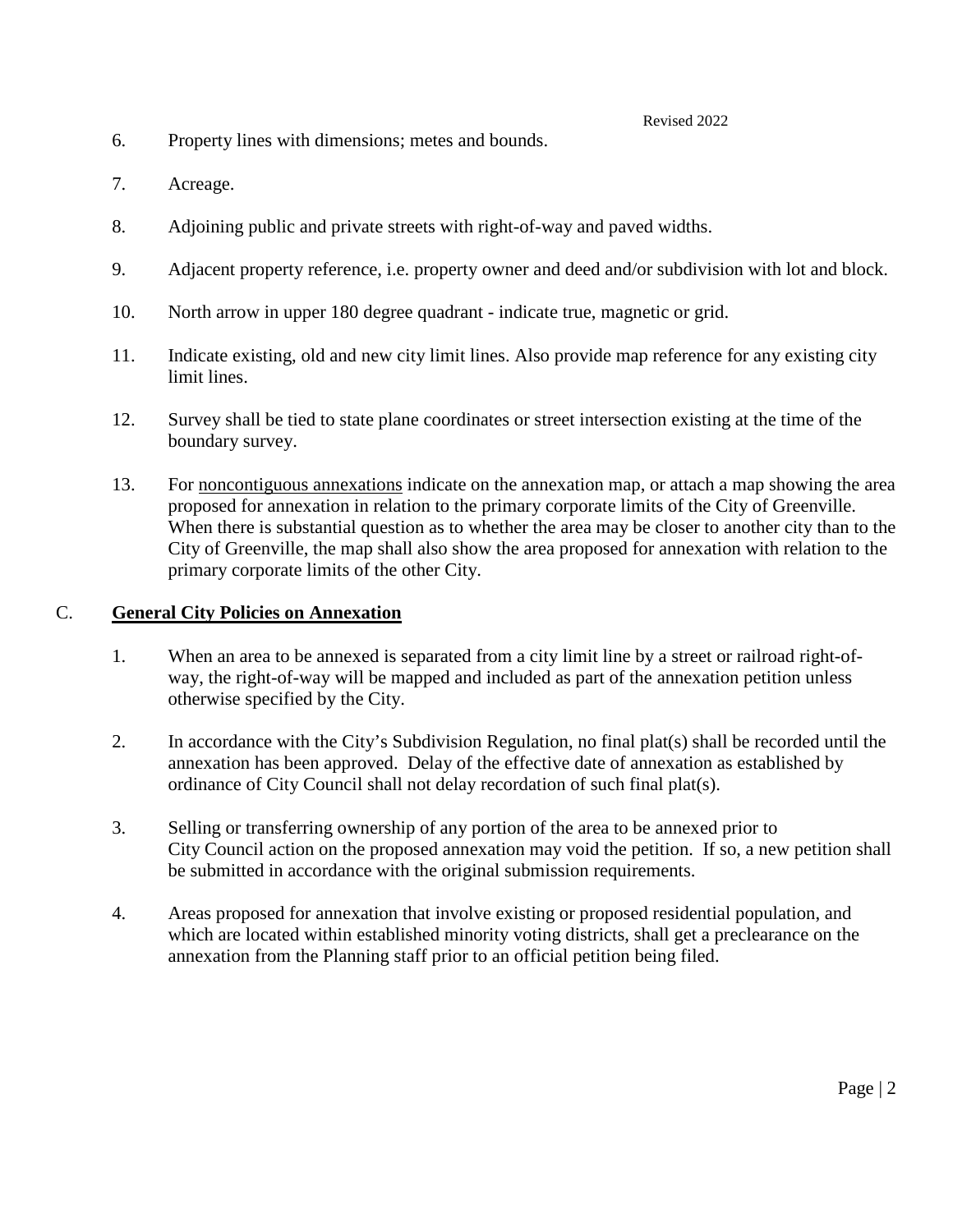| Revised 2022<br>FOR PLANNING OFFICE USE ONLY |  |
|----------------------------------------------|--|
| <b>Annexation Petition No.</b>               |  |
| Petition Received by (initials)              |  |
| Date Petition Received                       |  |
| Ordinance No.                                |  |
| Fee Paid<br>Receipt No.                      |  |

## **PETITION FOR ANNEXATION CITY OF GREENVILLE, NORTH CAROLINA**

Please type or print all information

# **PROPERTY INFORMATION**

| Submitted by:<br>(agent)                                         |                                                                                   |  |
|------------------------------------------------------------------|-----------------------------------------------------------------------------------|--|
|                                                                  |                                                                                   |  |
|                                                                  |                                                                                   |  |
| Address:                                                         | <u> 1980 - Jan Barbara, margaretar margaretar (h. 1980).</u>                      |  |
|                                                                  |                                                                                   |  |
|                                                                  |                                                                                   |  |
| Area (Acres): $\frac{1}{\sqrt{1-\frac{1}{2}} \cdot \frac{1}{2}}$ |                                                                                   |  |
|                                                                  | Deed Reference (attach copy of deed with petition): _____________________________ |  |
|                                                                  |                                                                                   |  |

\*NOTE: If property to be annexed is owned by a business or corporation attach the appropriate documents authorizing the person(s) to sign the petition on behalf of the business or corporation.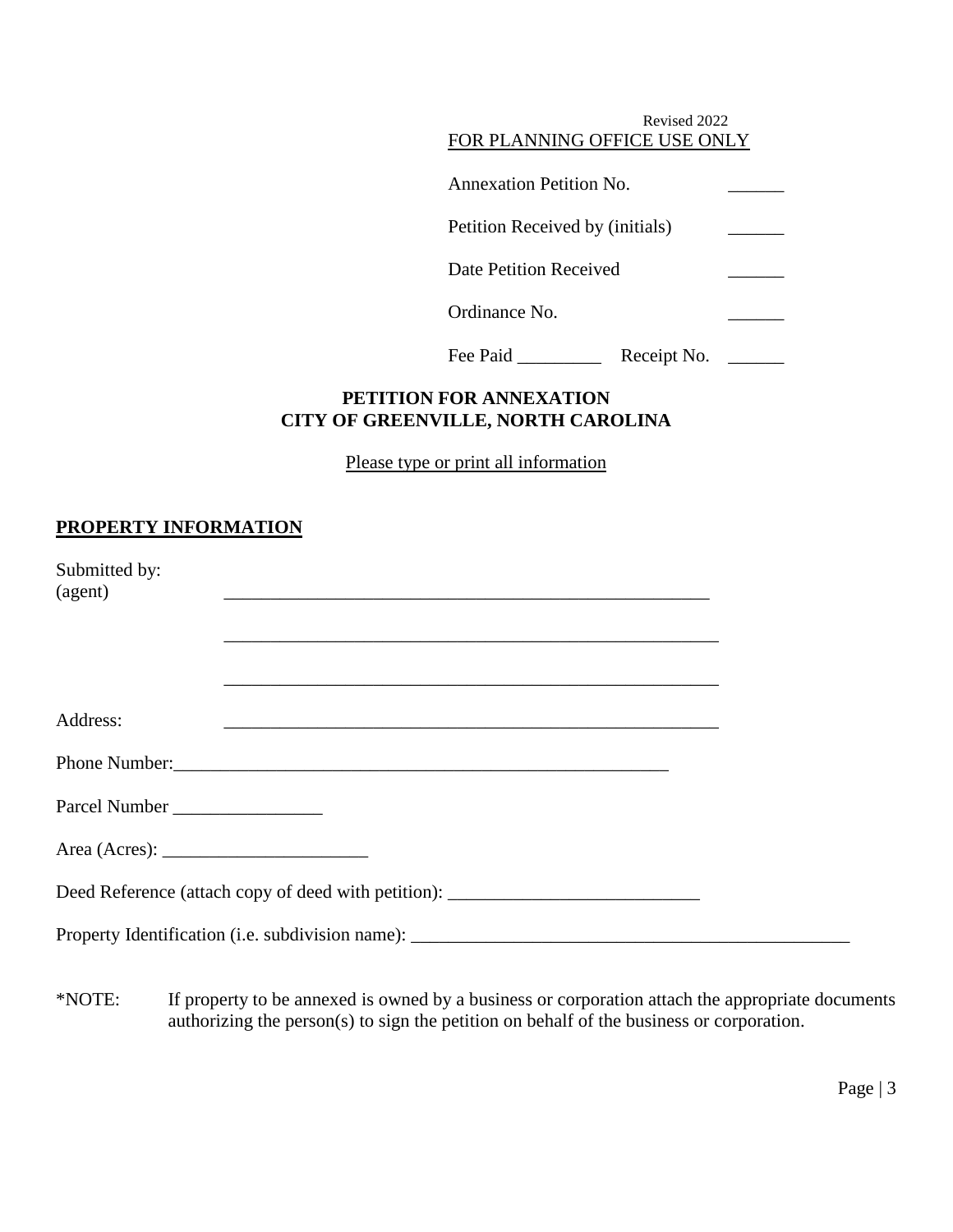## **PETITION**

Revised 2022

#### PITT COUNTY NORTH CAROLINA Date: \_\_\_\_\_\_\_\_\_\_\_

# **PETITION REQUESTING ANNEXATION**

- TO: The Mayor and City Council of the City of Greenville, NC
	- 1. We, the undersigned, owner(s) of the real property described in paragraph two (2) below respectfully submit this Petition pursuant to the provisions of North Carolina General Statute, Chapter 160A, Article 4A as amended and respectfully request that the said area hereinafter described be annexed to the City of Greenville.
	- 2. The area to be annexed is \_\_\_\_\_\_\_\_\_\_\_\_\_\_\_\_\_\_\_\_\_\_\_\_\_\_\_\_\_\_\_\_\_\_\_\_\_\_\_\_\_

(continuous or noncontiguous)

to the City of Greenville primary corporate limits and the boundaries of such territory are described as follows:

(Attach copy of legal description)

3. The reason(s) the undersigned petitioner(s) desire(s) the said property to be annexed is/are as follows:

Respectfully submitted, this the \_\_\_\_\_\_\_\_ day of \_\_\_\_\_\_\_\_\_\_\_\_\_\_\_\_, 20\_\_\_\_\_\_.

\_\_\_\_\_\_\_\_\_\_\_\_\_\_\_\_\_\_\_\_\_\_\_\_\_\_\_\_\_\_\_ \_\_\_\_\_\_\_\_\_\_\_\_\_\_\_\_ \_\_\_\_\_\_\_\_\_\_\_\_\_\_\_\_\_\_\_\_\_\_

PROPERTY OWNER'S NAME ADDRESS SIGNATURE OF (Type or Print) PROPERTY OWNER(S)

\_\_\_\_\_\_\_\_\_\_\_\_\_\_\_\_\_\_\_\_\_\_\_\_\_\_\_\_\_\_\_ \_\_\_\_\_\_\_\_\_\_\_\_\_\_\_\_ \_\_\_\_\_\_\_\_\_\_\_\_\_\_\_\_\_\_\_\_\_\_

\_\_\_\_\_\_\_\_\_\_\_\_\_\_\_\_\_\_\_\_\_\_\_\_\_\_\_\_\_\_\_ \_\_\_\_\_\_\_\_\_\_\_\_\_\_\_\_ \_\_\_\_\_\_\_\_\_\_\_\_\_\_\_\_\_\_\_\_\_\_

(If signing on behalf of a business or corporation state position(s))

Page | 4